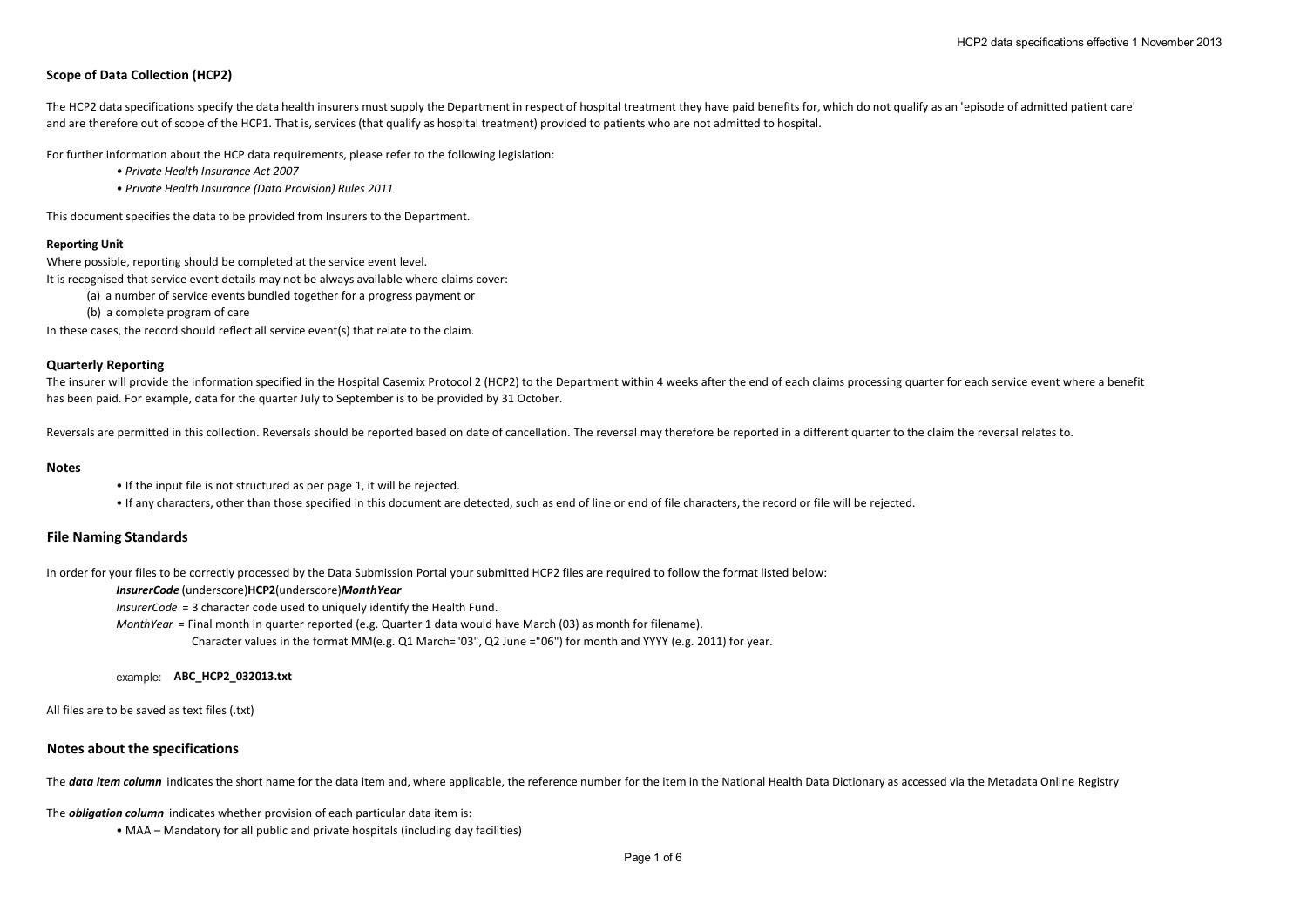The *position column* indicates the position within the fixed file format that each data item is to be reported.

The *type and size column* indicates the number and type of character/s the data item should contain where:

- A indicates the data item contains alphanumeric characters (alphabetic, numeric and other special characters). Data must be left justified.
- N indicates the data item contains numeric characters (numbers 0 to 9) only. Data items must be right justified and zero-prefixed to fully fill the item unless otherwise stated in the coding description.

### The *format column* indicates the format of the characters of the data item:

- DDMMYYYY indicates the data item contains date information where DD represents the day, MM represents the month and YYYY represents the century and year. For example, 5 July 2006 would be entered 05072006
- *hhmm* indicates the data item contains time information based on a 24-hour clock, where hh represents the hour and mm represents the minutes. For example 2.35pm would be entered 1435.
- *blank filled* , in relation to a data item, means that the data item is filled with blank spaces.
- *zero filled* , in relation to a data item, means that the data item is filled with zeros.
- *zero prefix* means that leading zeros are to be inserted if necessary to ensure that the number of characters in the entry matches the data item size specified for the item.
- *Charges & Benefits* supply in dollars and cents (omit decimal point) with leading zeros to fully fill item. Negative amounts are permitted for reversals. An entry of 000000000 means that no benefit/charge was recorded.

See the coding description column for any other special formatting requirements.

The *repetition column* indicates the number of times the data item is repeated within the data file.

The **coding description column** provides the definition for the data item, valid values and any additional information to clarify what data should be reported and how. If a METeOR reference is indicated in the data item column, refer to the National Health Data Dictionary for definition and collection methods.

The **edit rules column** outlines the edit checks the Department will run the data through using the Check-It software. These are split into critical errors where data will be rejected and warnings where data will be identified.

The *error codes column* indicates the error code attributed to each of the edit checks.

## **Definitions/Acronyms**

### In this document:

*hospital* means a facility for which there is in force a Ministerial declaration that the facility is hospital under subsection 121-5(6) of the *Private Health Insurance Act 2007* .

*hospital treatment* is treatment (including the provision of goods and services) provided to a person with the intention to manage a disease, injury or condition, either at a hospital or with direct involvement of the hospital, by either a person who is authorised by a hospital to provide the treatment or under the management or control of such a person (subsection 121-5, *Private Health Insurance Act 2007* ).

Exclusions to hospital treatment (eg treatment provided in an emergency department of a hospital) are specified in the Private Health Insurance (Health Insurance Business) Rules 2010, Part 3, Rule 8. Inclusions to hospital treatment (eg some Chronic Disease Management Programs not involving prevention) are specified in the Private Health Insurance (Health Insurance Business) Rules 2010, Part 3.

### *insurer* means a private health insurer.

*NHDD* means the (most current version of the) 'National Health Data Dictionary', accessible via the Metadata Online Registry (METeOR).

**service** is the period reported in the record. It can relate to an individual service event or program, or a number of services events covered during the period of a claim.

*service event* means an interaction between one or more health care providers with one or more persons for assessment, care, consultation and/or treatment.

**PHIAC** means the Private Health Insurance Administration Council.

**CHECK-IT2** is a software application developed by the Department to check and report the compliance of PHDB and HCP data files against the data specifications. It was produced to assist hospitals and health insurers submit correct and timely HCP and PHDB data.

#### **Further information**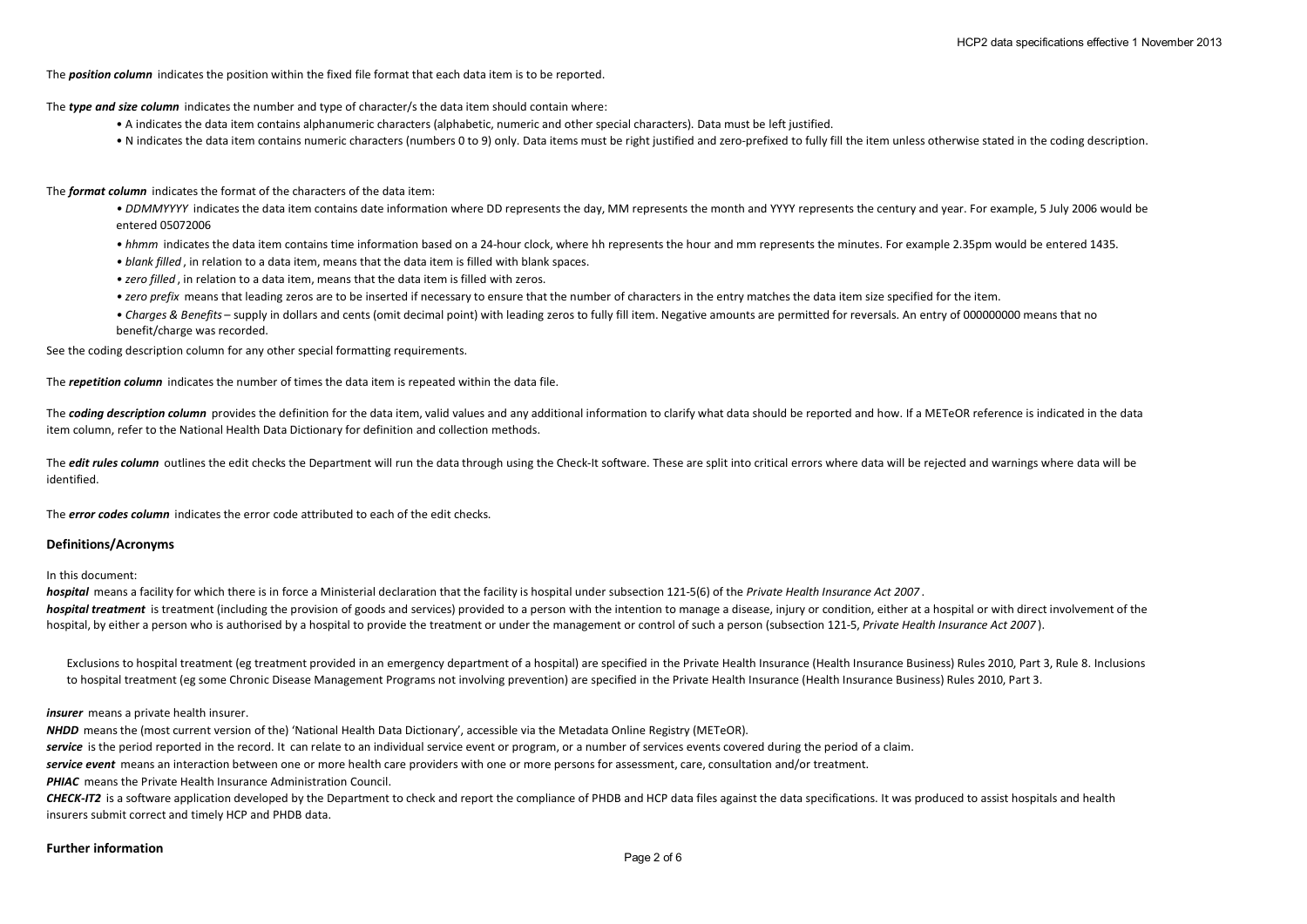For further information about the HCP requirements, please see the following websites:

General information about the data collection, health insurer codes, reports and software

http://www.health.gov.au/casemix

List of Hospital provider numbers

To request a list of hospital provider numbers please email: declarations@health.gov.au

Metadata and health dictionary specifications

http://meteor.aihw.gov.au/content/index.phtml/itemId/181162

For private health insurance industry information

http://www.phiac.gov.au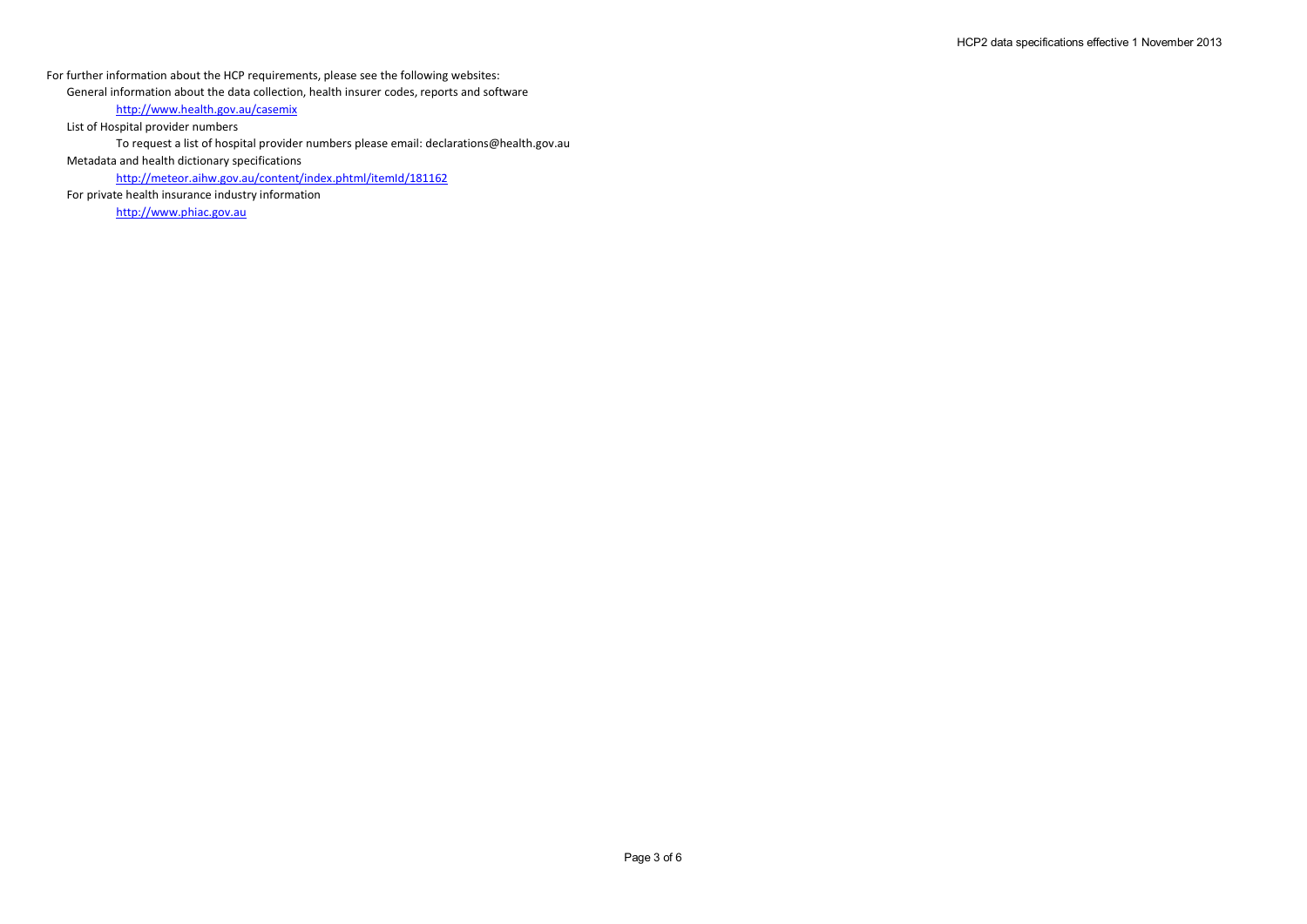| #               | <b>I</b> tem       |                        | Quantity                      | Type & size           | Format        | Values/description                                                      | <b>Edit Rules</b>                                                  | <b>Error Code/s</b> |
|-----------------|--------------------|------------------------|-------------------------------|-----------------------|---------------|-------------------------------------------------------------------------|--------------------------------------------------------------------|---------------------|
|                 | <b>FILE HEADER</b> |                        | one per physical file of data | <b>YYYYMM</b><br>A(8) |               | Valid value 'HCPDATA2'                                                  |                                                                    |                     |
| $\overline{2}$  |                    |                        |                               | A(3)                  |               | Source identifier (INSURER (or other) IDENTIFIER)                       | Reject file if not same as specified in the<br>physical file name. | <b>HE02.0</b>       |
|                 |                    |                        |                               |                       |               |                                                                         | Reject file if not a valid insurer code.                           | <b>HE02.1</b>       |
| 3               |                    |                        |                               | A(6)                  |               | YEAR-MONTH (last month of the claims processing quarter                 | <b>Reject</b> file if not in format YYYYMM.                        | <b>HE03.0</b>       |
|                 |                    |                        |                               |                       |               | reported)                                                               | Reject file if does not match the month year                       | HE03.1              |
|                 |                    |                        |                               |                       |               |                                                                         | specified in the physical file name.                               |                     |
| 14              |                    |                        |                               | N(2)                  |               | The number of Insurers' data in this file; valid values 1-99 eg. > 1 if | If present, reject file if not = 1 or 01.                          | HE04                |
|                 |                    |                        |                               |                       |               | one organisation is reporting multiple affiliated insurers              |                                                                    |                     |
| 15              | May be repeated    | <b>INSURER HEADER</b>  | one per Insurer               | A(1)                  | <b>YYYYMM</b> | Valid value 'B'                                                         | Reject file if not = 'B'                                           | HE05                |
| 6               | within a file      |                        |                               | A(3)                  |               | <b>INSURER IDENTIFIER</b>                                               | Reject file if not same as Source identifier                       | HE06                |
|                 |                    |                        |                               |                       |               |                                                                         | value in FILE HEADER section item 2 above.                         |                     |
|                 |                    |                        |                               | A(6)                  |               | YEAR-MONTH (last month of the claims processing quarter                 | Reject file if not same as YEAR-MONTH value HE07                   |                     |
|                 |                    |                        |                               |                       |               | reported)                                                               | In FILE HEADER section item 3 above.                               |                     |
| 8               |                    | <b>SERVICE RECORDS</b> | many per Insurer              | A(112)                |               | 112 characters; record type of 'O' followed by 111 character record     |                                                                    |                     |
|                 |                    |                        |                               |                       |               | as specified in this document                                           |                                                                    |                     |
| $\overline{9}$  |                    | <b>INSURER TRAILER</b> | one per Insurer               | A(1)                  |               | Valid Value 'T'                                                         | Reject file if not = 'T'                                           | HE09                |
| 10              |                    |                        |                               | A(3)                  |               | <b>INSURER IDENTIFIER</b>                                               | Reject file if not same as Source Identifier                       | <b>HE10</b>         |
|                 |                    |                        |                               |                       |               |                                                                         | value in FILE HEADER section item 2 above.                         |                     |
|                 |                    |                        |                               | N(6)                  |               | Number of service episode records                                       | If present, reject file if not numeric                             | HE <sub>11</sub>    |
| 12 FILE TRAILER |                    |                        | one per physical file of data | A(1)                  |               | Valid value 'Z'                                                         | Reject file if not 'Z'                                             | <b>HE12</b>         |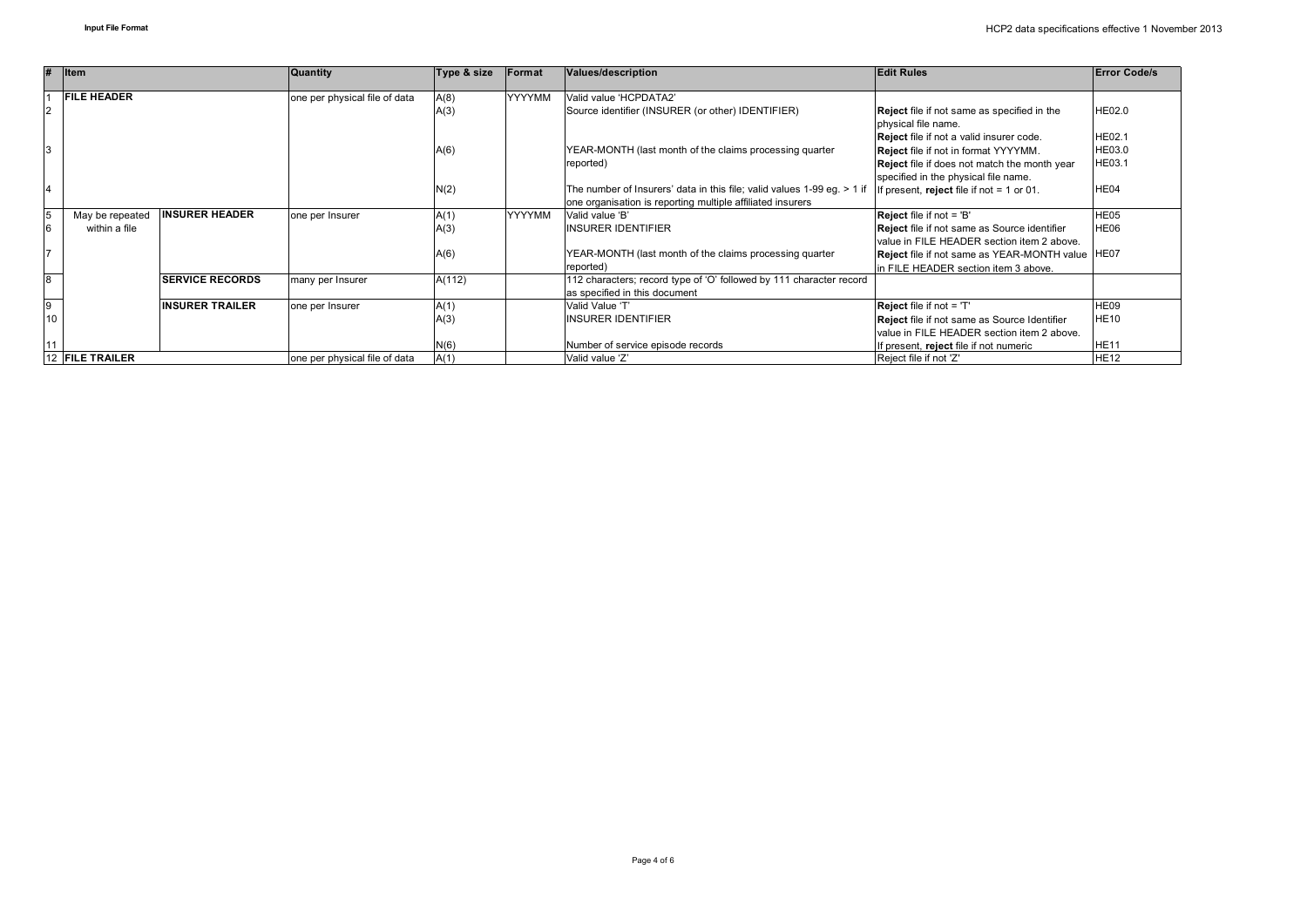| <b>No</b>               | Data Item                | <b>METeOR</b><br>identifier | <b>ECLIPSE</b><br>lidentifier | Obligation Position Position Type & | <b>Start</b> | <b>End</b> | size  | Format                                                                                    | <b>Repetition Coding description</b>                                                                                                                                                                                                                                                                                                                                                        | <b>Edit Rules</b>                                                                                           | Error<br>code/s       |
|-------------------------|--------------------------|-----------------------------|-------------------------------|-------------------------------------|--------------|------------|-------|-------------------------------------------------------------------------------------------|---------------------------------------------------------------------------------------------------------------------------------------------------------------------------------------------------------------------------------------------------------------------------------------------------------------------------------------------------------------------------------------------|-------------------------------------------------------------------------------------------------------------|-----------------------|
|                         | Insurer identifier       |                             |                               | <b>MAA</b>                          |              | 3          | A(3)  | Left justify                                                                              | Insurer identifier from a list of registered private health insurers.                                                                                                                                                                                                                                                                                                                       | <b>Reject</b> record if not same as Source<br>Identifier value in FILE HEADER<br>item 2.                    | SE001.1               |
| l2                      | Person Identifier        |                             |                               | <b>MAA</b>                          |              | 24         | A(21) | Left justify                                                                              | This is an insurer-specific person identifier, unique within an<br>establishment or agency, regardless of any change in<br>membership.<br>This number should be consistently used for each event or<br>episode that a person receives so that a patient's journey can be<br>constructed regardless of place of care.                                                                        | Reject record if blank                                                                                      | SE002                 |
| 3                       | Provider (hospital) code |                             |                               | <b>MAA</b>                          | 25           | 32         | A(8)  | NNNNNNNA                                                                                  | The hospital provider number.<br>Provider number must be 8 characters in length (include leading<br>zeros) and in upper case.<br>"OVERSEAS" = overseas provider<br>Format: 0NNNNNNA                                                                                                                                                                                                         | Reject record if not (a valid 8<br>character Commonwealth provider<br>number or 'OVERSEAS').                | SE003                 |
| $\overline{\mathbf{A}}$ | Hospital type            |                             |                               | <b>MAA</b>                          | 33           | 33         | N(1)  |                                                                                           | The type of hospital.<br>$1 = \text{public}$<br>$2 = private$<br>$3$ = private day facility<br>$4 =$ public day facility                                                                                                                                                                                                                                                                    | Reject record if not (1, 2, 3 or 4).<br>Identify if Hospital type does not<br>match provider hospital table | <b>SE004</b><br>SW004 |
|                         | Hospital contract status |                             |                               | <b>MAA</b>                          | 34           | 34         | A(1)  |                                                                                           | The payment arrangement the insurer has with the hospital<br>$Y = a$ hospital with which a lnsurer has a contract<br>$N = a$ hospital with which the Insurer does not have a contract.<br>$T = a$ hospital is paid under 2nd Tier benefit arrangement<br>$B = a$ hospital is paid under a "Bulk payment" arrangement                                                                        | Reject record if not ('Y' or 'N' or 'T'<br>or 'B').                                                         | <b>SE005</b>          |
|                         | Service charge           |                             |                               | <b>MAA</b>                          | 35           | 43         | N(9)  | <b>Right justify</b><br>Zero prefix<br><b>\$\$\$\$\$\$\$cc</b><br>(omit decimal<br>point) | The gross charge raised for the service event(s) or program<br>reported in this record provided within the service start and end<br>date.<br>Reversals are permitted and the negative sign must be the first<br>character $-$ eg "-00010000".<br>Zero fill if no amount charged.                                                                                                            | Reject record if not numeric                                                                                | <b>SE006</b>          |
|                         | Service benefit          |                             |                               | <b>MAA</b>                          | 44           | 52         | N(9)  | Right justify<br>Zero prefix<br><b>\$\$\$\$\$\$\$cc</b><br>(omit decimal<br>point)        | The gross benefit paid for the service event(s) or program<br>reported in this record provided within the service start and end<br>date.<br>Reversals are permitted and the negative sign must be the first<br>character - eq "-00010000".<br>Zero fill if no amount paid (treatment where no benefit is paid is<br>out of scope for the collection, but will not be rejected if supplied). | Reject record if not numeric                                                                                | <b>SE007</b>          |
|                         | Front end deductible     |                             |                               | <b>MAA</b>                          | 53           | 61         | N(9)  | <b>Right justify</b><br>Zero prefix<br><b>\$\$\$\$\$\$\$cc</b><br>(omit decimal<br>point) | The amount of Front End Deductible (excess) deducted from the<br>benefit otherwise payable by the Insurer to the hospital.<br>Reversals are permitted and the negative sign must be the first<br>character $-$ eg "-00010000".<br>Zero fill if not applicable.                                                                                                                              | Reject record if not numeric                                                                                | <b>SE008</b>          |
| l9                      | Date of birth            | 287007                      |                               | <b>MAA</b>                          | 62           | 69         | A(8)  | <b>DDMMYYYY</b>                                                                           | The date of birth of the person.                                                                                                                                                                                                                                                                                                                                                            | Reject record if not in format<br><b>DDMMYYYY</b>                                                           | <b>SE009</b>          |
| 10                      | Sex                      | 287316                      |                               | <b>MAA</b>                          | 70           | 70         | N(1)  |                                                                                           | The biological distinction between male and female, as<br>represented by a code.<br>$1 = male$<br>$2 =$ female<br>3 = intersex or indeterminate<br>9 = not stated/inadequately described                                                                                                                                                                                                    | Reject record if not (1, 2, 3 or 9).                                                                        | SE010                 |
|                         | Postcode - Australian    | 287224                      |                               | <b>MAA</b>                          | 71           | 74         | N(4)  | Right justify<br>Zero prefix                                                              | The numeric descriptor for a postal delivery area, aligned with<br>locality, suburb or place for the address of a person.<br>9999 = unknown postcode<br>$8888 = 0$ verseas                                                                                                                                                                                                                  | Reject record if not (a valid<br>Australian postcode or 9999 or<br>8888).                                   | SE011                 |